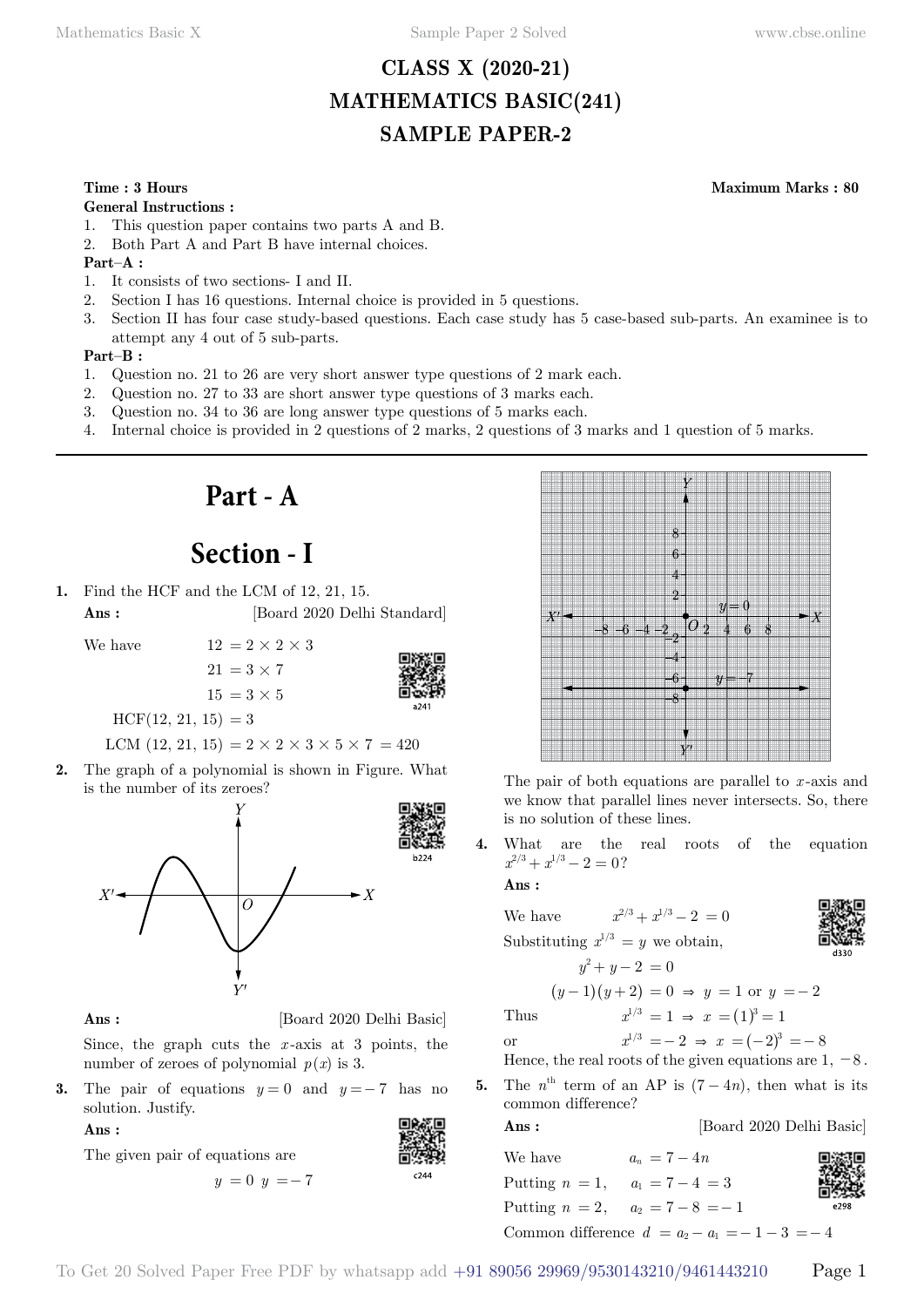**o**

In an AP, if the common difference *d* =− 4, and the seventh term  $a_7$  is 4, then find the first term. **Ans :** [Board 2018]

We have  $d = -4$ and  $a_7 = 4$ Now  $a_n = a + (n-1)d$  $a_7 = a + (7 - 1) d$  $4 = a + (7 - 1) (-4)$  $4 = a - 24 \Rightarrow a = 4 + 24 = 28$ 

First term of the AP is 28.

**6.**  $\triangle ABC$  is isosceles with  $AC = BC$ . If  $AB^2 = 2AC^2$ , then find the measure of  $\angle C$ .  **Ans :** [Board 2020 Delhi Basic]

We have  $AB^2 = 2AC^2$ 

 $AB^2 = AC^2 + AC^2$ 





It satisfies the Pythagoras theorem. Thus according to converse of Pythagoras theorem,  $\triangle ABC$  is a right angle triangle and  $\angle C = 90^{\circ}$ .



**7.** Find the point on the *x* -axis which is equidistant from the points  $A(-2, 3)$  and  $B(5, 4)$ ?

## **Ans :**

Let  $P(x, 0)$  be a point on *x*-axis such that,

$$
AP = BP
$$
  
\n
$$
AP^{2} = BP^{2}
$$
  
\n
$$
(x+2)^{2} + (0-3)^{2} = (x-5)^{2} + (0+4)^{2}
$$
  
\n
$$
x^{2} + 4x + 4 + 9 = x^{2} - 10x + 25 + 16
$$
  
\n
$$
14x = 28
$$
  
\n
$$
x = 2
$$
  
\nHence required point is (2, 0).

 **o**

If three points  $(0, 0), (3, \sqrt{3})$  and  $(3, \lambda)$  form an equilateral triangle, then what is the value of  $\lambda$ ?  **Ans :**

Let the given points are  $A(0,0)$ ,  $B(3,\sqrt{3})$ and  $C(3, \lambda)$ . Since,  $\triangle ABC$  is an equilateral triangle, therefore

$$
AB = AC
$$
  

$$
\sqrt{(3-0)^2 + (\sqrt{3}-0)^2} = \sqrt{(3-0)^2 + (\lambda - 0)^2}
$$
  

$$
9+3 = 9+\lambda^2
$$
  

$$
\lambda^2 = 3 \Rightarrow \lambda = \pm \sqrt{3}
$$

**8.** If  $\tan(A+B) = \sqrt{3}$  and  $\tan(A-B) = \frac{1}{\sqrt{3}}$ ,  $A > B$ , then the value of A is then the value of *A* is ......... .

**Ans :** [Board 2020 Delhi Basic]

We have  $\tan (A + B) = \sqrt{3}$ 

 $=$  tan 60 $\degree$ 

h253

Hence,  $A + B = 60^{\circ}$  ...(1)

Again,  
\n
$$
\tan(A - B) = \frac{1}{\sqrt{3}}
$$
\n
$$
= \tan 30^{\circ}
$$
\n
$$
A - B = 30^{\circ}
$$
\n
$$
\dots (2)
$$
\nAdding equation (1) and (2) we get\n
$$
2A = 90^{\circ} \Rightarrow A = 45^{\circ}
$$

**9.** The .......... is the line drawn from the eye of an observer to the point in the object viewed by the observer.

line of sight

 **Ans :**

**10.** In figure,  $\triangle ABC$  is circumscribing a circle, the length of *BC* is ................... cm.



**Ans :** [Board 2020 Delhi Standard]

Since *AP* and *AR* are tangents to the circle from external point *A*, we have

 $AP = AR = 4$  cm Similarly, *PB* and *BQ* are tangents. Therefore  $BP = BO = 3 \text{ cm}$ Now,  $CR = AC - AR$  $= 11 - 4 = 7$  cm Similarly, *CR* and *CQ* are tangents. Therefore  $CR = CQ = 7$  cm Now,  $BC = BQ + CQ = 3 + 7 = 10$  cm Hence, the length of *BC* is 10 cm.

 **o**

If the angle between two radii of a circle is  $130^{\circ}$ , then what is the angle between the tangents at the end points of radii at their point of intersection ?

**Ans :** [Board Term-2 2012]

口冰口 Sum of the angles between radii and between intersection point of tangent is always  $180^\circ$ . Thus angle at the point of intersection of i140 tangents

$$
= 180^{\circ} - 130^{\circ} = 50^{\circ}
$$

Download 20 Solved Sample Papers PDF from [www.cbse.online](http://www.cbse.online) Page 2

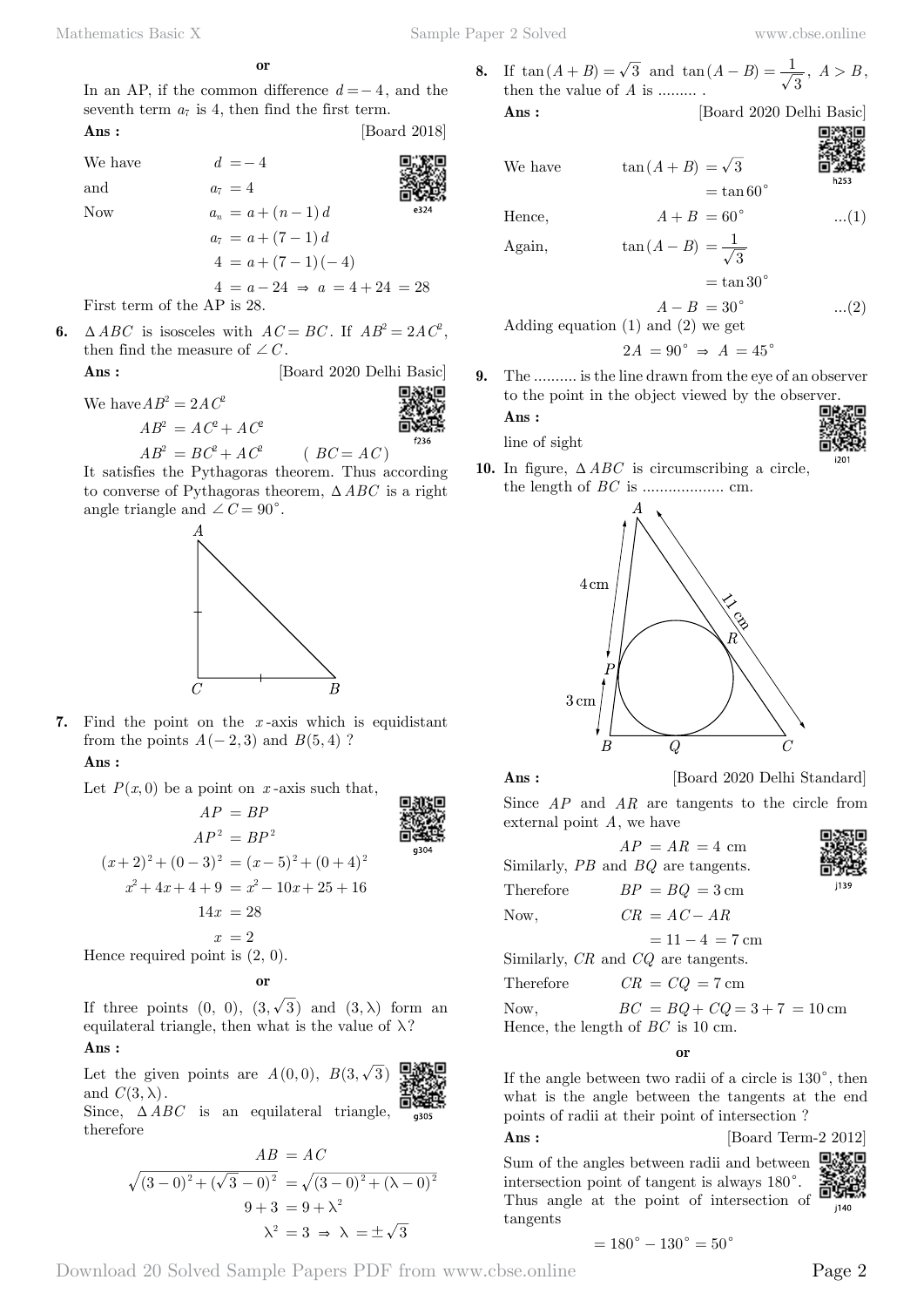**11.** In drawing a triangle, if  $AB = 3$  cm,  $BC = 2$  cm and  $AC = 6$  cm. What is the possibility that a triangle cannot be drawn.

**Ans :** [Board Term-2 2014] When  $AB + BC \le AC$  triangle cannot be drawn. Here  $3 \text{ cm} + 2 \text{ cm} \leq 6 \text{ cm}$ . Hence  $\triangle ABC$  can not be drawn.

**12.** Find the ratio of volumes of two cones with same radii.  **Ans :**

$$
\frac{1}{3}\pi r_1^2 h_1 : \frac{1}{3}\pi r_2^2 h_2
$$
\n
$$
\frac{1}{3}\pi r_1^2 h_1 : \frac{1}{3}\pi r_1^2 h_2 \quad (r_1 = r_2)
$$
\n
$$
h_1 : h_2
$$
\nQ

\nQ

\n
$$
\frac{1}{2}\pi r_1^2 h_1 : \frac{1}{3}\pi r_1^2 h_2 \quad (r_1 = r_2)
$$

**13.** The median of a set of 9 distinct observations is 20.5. If each of the largest 4 observation of the set is increased by 2, then what is the median of the new set? 同線細

 **Ans :**

$$
\begin{matrix}\n\mathbf{1} & \mathbf{1} \\
\mathbf{1} & \mathbf{1} \\
\mathbf{1} & \mathbf{1}\n\end{matrix}
$$

then, median term  $= \left(\frac{9+1}{2}\right)^{\text{th}} = 5^{\text{th}}$  item.

 $n = 9$ 

Now, last four observations are increased by 2, but median is  $5<sup>th</sup>$  observation, which is remaining unchanged. Hence there will be no change in median.

 **o**

If the coordinates of the point of intersection of less than ogive and more than ogive is (13.5, 20), then find the value of median.

#### **Ans :**



The abscissa of point of intersection gives the median of the data. So, median is 13.5.

**14.** If a card is selected from a deck of 52 cards, then find the probability of its being a red face card?

#### **Ans :**

In a deck of 52 cards, there are 12 face cards i.e., 6 red and 6 black cards.

$$
n(S) = 52
$$

 $n(E) = 6$ So, probability of getting a red face card,

$$
P(E) = \frac{n(E)}{n(S)} = \frac{6}{52} = \frac{3}{26}
$$

 **o**

A card is drawn from a deck of 52 cards. The event *E* is that card is not an ace of hearts. Find the number of outcomes favourable to *E* .

## **Ans :**

In a deck of 52 cards, there are 13 cards of heart and 1 is ace of heart.

Hence, the number of outcomes favourable

$$
n(E) = 52 - 1 = 51
$$

**15.** If the angles of elevation of the top of a tower from two points distant *a* and  $b(a > b)$  from its foot and in the same straight line from it are respectively

$$
30^{\circ}
$$
 and  $60^{\circ}$ , then find the height of the tower. Ans: [Board Term-2 2014]

Let the height of tower be *h*. As per given in question we have drawn figure below.



From 
$$
\triangle ABD
$$
,  $\frac{h}{a} = \tan 30^{\circ}$ 

$$
= a \times \frac{1}{\sqrt{3}} = \frac{a}{\sqrt{3}} \quad ...(1)
$$

From 
$$
\triangle ABC
$$
,  $\frac{h}{b} = \tan 60^{\circ}$ 

*h a*

$$
h = b \times \sqrt{3} = b\sqrt{3} \qquad \dots (2)
$$

From (1) we get 
$$
a = \sqrt{3}i
$$
  
From (2) get  $b = \frac{h}{\sqrt{3}}$ 

$$
\overline{a}
$$

Thus  $a \times b = \sqrt{3} h \times \frac{h}{\sqrt{3}}$ 

the bowl in cm<sup>3</sup>.

 $ab = h^2$ 

$$
h = \sqrt{ab}
$$

 $=\sqrt{3} h$ 

- Hence, the height of the tower is  $\sqrt{ab}$ . **16.** The circumference of the edge of a hemisphere bowl is 132 cm. When  $\pi$  is taken as  $\frac{22}{7}$ , find the capacity of
	- **Ans :** [Board Term-2 2012]

Let  $r$  be the radius of bowl, then circumference of bowl,

$$
2\pi r = 132
$$
  

$$
r = \frac{132 \times 7}{2 \times 22} = 21
$$
 cm



Capacity i.e volume of the bowl,

$$
\frac{2}{3}\pi r^3 = \frac{2}{3} \times \frac{22}{7} \times 21 \times 21 \times 21
$$

$$
= 19404 \text{ cm}^3
$$

**Section II**

**Case study-based questions are compulsory. Attempt any 4 sub parts from each question. Each question carries 1 mark.**

**17.** John and Priya went for a small picnic. After having their lunch Priya insisted to travel in a motor boat. The speed of the motor boat was 20 km/hr. Priya being a Mathematics student wanted to know the speed of the current. So she noted the time for upstream and downstream.

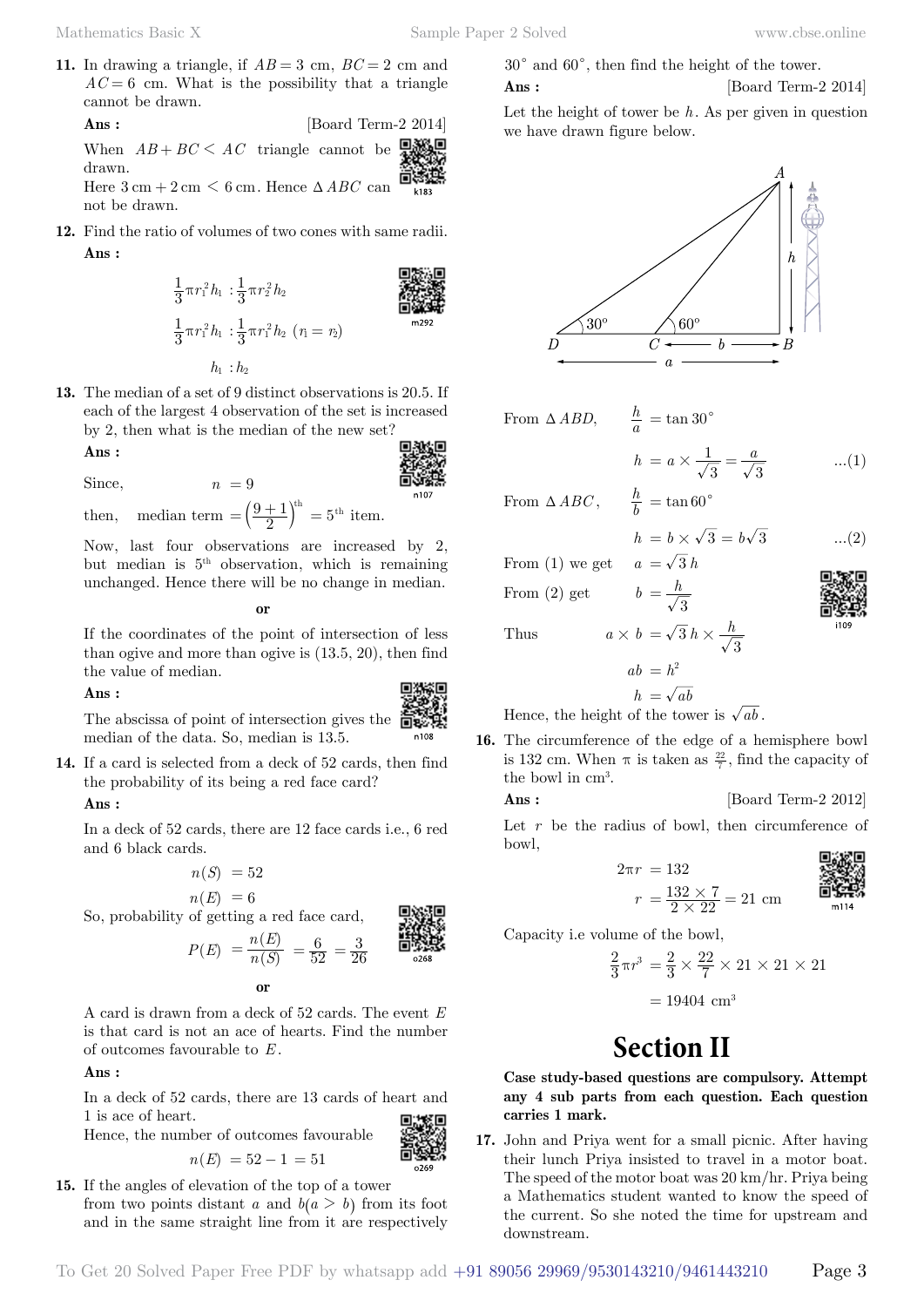

She found that for covering the distance of 15 km the boat took 1 hour more for upstream than downstream.

- (i) Let speed of the current be *x* km/hr. then speed of the motorboat in upstream will be
	- (a) 20 km/hr (b)  $(20 + x)$  km/hr
	- (c)  $(20 x)$  km/hr (d) 2 km/hr
- (ii) What is the relation between speed distance and time?
	- (a) speed  $=$  (distance )/time
	- (b) distance  $=$  (speed )/time
	- (c) time = speed  $\times$  distance
	- (d) none of these
- (iii) Which is the correct quadratic equation for the speed of the current ?
	- (a)  $x^2 + 30x 200 = 0$
	- (b)  $x^2 + 20x 400 = 0$
	- (c)  $x^2 + 30x 400 = 0$
	- (d)  $x^2 20x 400 = 0$
- (iv) What is the speed of current ?
	- (a) 20 km/hour (b) 10 km/hour
	- (c) 15 km/hour (d) 25 km/hour
- (v) How much time boat took in downstream ?
	- (a) 90 minute (b) 15 minute
	- (c) 30 minute (d) 45 minute

### **Ans :**

(i) In this case speed of the motorboat in upstream will be  $(20 - x)$  km/hr. Thus (c) is correct option.  $(ii)$  distance  $=$  (speed )/time

- Thus (b) is correct option.
- (iii) As per question,

$$
\frac{15}{20 - x} = \frac{15}{20 + x} + 1
$$
  
15(20 + x) = 15(20 - x) + (20 - x)(20 + x)  
15x = -15x + (20<sup>2</sup> - x<sup>2</sup>)  
30x = -x<sup>2</sup> + 400  
x<sup>2</sup> + 30x - 400 = 0  
Thus (c) is correct option.  
(iv) We have x<sup>2</sup> + 30x - 400 = 0  
x<sup>2</sup> + 40x - 10x - 400 = 0

$$
x(x+40) - 10x(x+40) = 0
$$
  
(x+40)(x-10) = 0  

$$
x = 10,
$$

Here  $x = 10$  is only possible. Thus (b) is correct option. (v) In downstream speed of boat  $= 20 + 10 = 30$  km/hr

Time take to cover distance 15 km will be 30 minutes. Thus (c) is correct option.

**18.** The law of reflection states that when a ray of light reflects off a surface, the angle of incidence is equal to the angle of reflection.



Ramesh places a mirror on level ground to determine the height of a pole (with traffic light fired on it). He stands at a certain distance so that he can see the top of the pole reflected from the mirror. Ramesh's 回流 eye level is 1.5 m above the ground. The distance of Ramesh and the pole from the  $\Box$ mirror are 1.8 m and 6 m respectively.



- (i) Which criterion of similarity is applicable to similar triangles?
	- (a) SSA (b) ASA
	- (c) SSS (d) AA
- (ii) What is the height of the pole?
	- (a) 6 metres (b) 8 metres
	- (c) 5 metres (d) 4 metres
- (iii) If angle of incidence is  $i$ , which of the following is correct relation?
	- (a)  $\tan i = \frac{5}{6}$  (b)  $\tan i = \frac{6}{5}$
	- (c)  $\tan i = \frac{3}{5}$  (d)  $\tan i = \frac{5}{3}$
- (iv) Now Ramesh move behind such that distance between pole and Ramesh is 13 meters. He place mirror between him and pole to see the reflection of light in right position. What is the distance between mirror and Ramesh ?
	- (a) 7 metres (b) 3 metres
	- (c) 5 metres (d) 4 metres
- (v) What is the distance between mirror and pole?
	- (a) 9 metres (b) 8 metres
	- (c) 12 metres (d) 10 metres

#### **Ans :**

(i) Since angle of incidence and angle of reflection are the same, we draw the figure as given below.

 $40$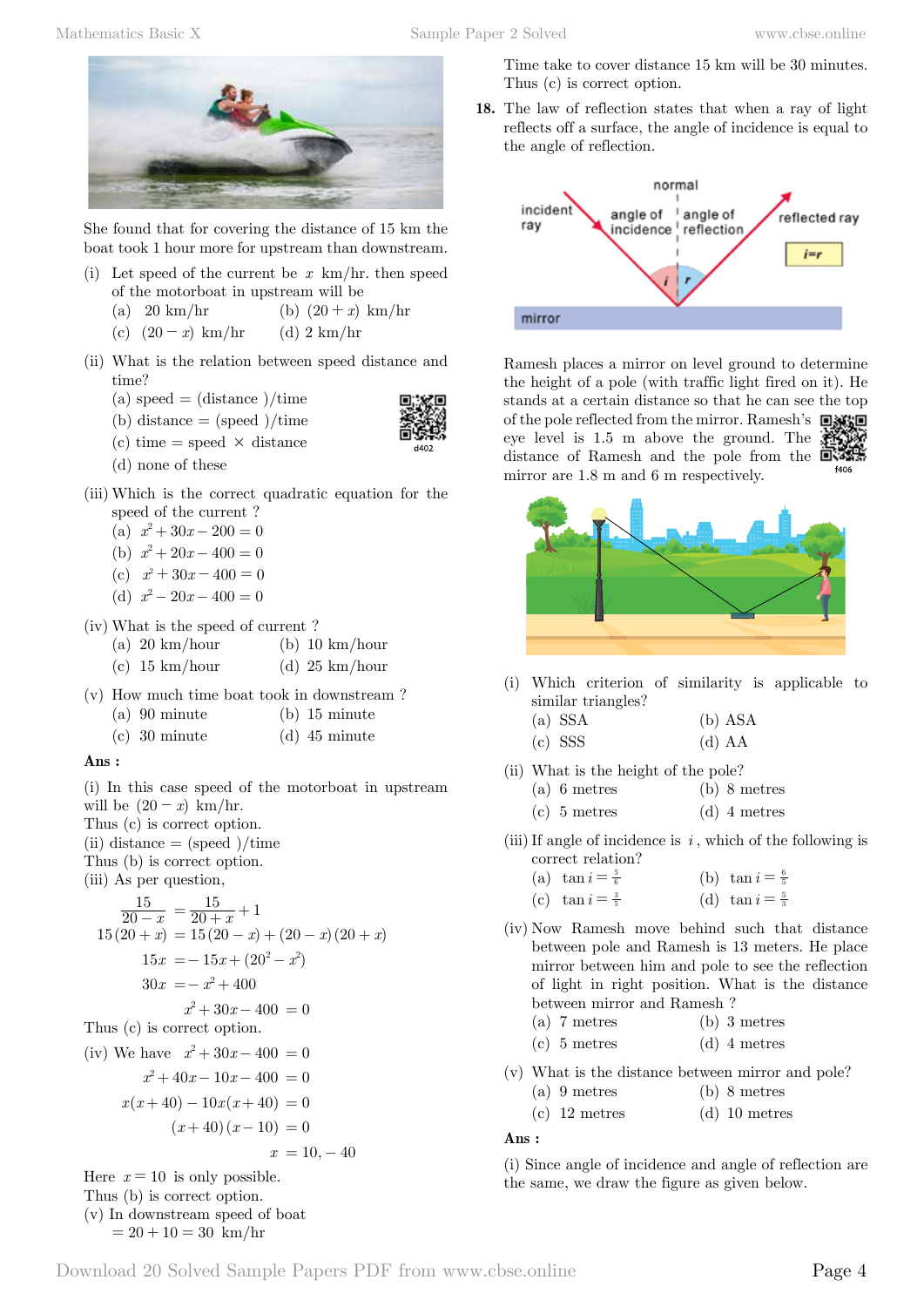**19.** A barn is an agricultural building usually on farms and used for various purposes. A barn refers to structures that house livestock, including cattle and horses, as well as equipment and fodder, and often grain.



Ramkaran want to build a barn at his farm. He has made a design for it which is shown above. Here roof is arc of a circle of radius *r* at centre *O*.

- (i) What is the value of radius of arc ?
	- (a)  $4\sqrt{3}$  m
	- (b)  $4\sqrt{2}$  m
	- (c)  $4\sqrt{3}$  m
	- (d)  $2\sqrt{2}$  m
- (ii) What is the curved width of roof ?
	- (a)  $2\pi\sqrt{3}$  m (b)  $4\pi\sqrt{2}$  m
	- (c)  $2\pi\sqrt{2}$  m (d)  $4\pi\sqrt{3}$  m
- (iii) What is area of cross section of barn ? (a)  $8(6 + \pi) m^2$  (b)  $4(6 + \pi) m^2$ (c)  $8(3 + \pi) m^2$  (d)  $4(3 + \pi) m^2$

(iv) If the length of the barn is 12 meters, what is the curved surface area of roof?

| (a) $32\sqrt{2} \pi m^2$         | (b) $16\sqrt{2} \pi m^2$ |
|----------------------------------|--------------------------|
| $\sqrt{2}$ $\sqrt{2}$ $\sqrt{2}$ | $(1)$ $(1)$ $(2)$        |

(c)  $48\sqrt{2}\,\pi\,\text{m}^2$  *(d)*  $24\sqrt{2}\,\pi\,\text{m}^2$ 

(v) What is the storage capacity of barn ?  
\n(a) 
$$
48(6+\pi)
$$
 m<sup>3</sup> (b)  $48(6+\pi)$  m<sup>3</sup>

(c) 
$$
96(6+\pi) m^3
$$
 (d)  $96(3+\pi) m^3$ 

### **Ans :**

(i) We redraw the cross section of barn as shown below.



In right triangle  $\Delta AFO$ ,

$$
AO = \sqrt{AF^2 + FO^2}
$$

$$
= \sqrt{4^2 + 4^2} = 4\sqrt{2} \text{ m}
$$

Thus  $AO = 4\sqrt{2}$  which is also radius of curved arc. Thus (b) is correct option.

(ii) In right angle triangle  $\triangle AFO$  is also isosceles triangle

Thus,  
\n
$$
\angle FAO = \angle FOA = 45^{\circ}
$$
\nSimilarly,  
\n
$$
\angle FOC = 45^{\circ}
$$
\nThus  
\n
$$
\angle AOC = \angle AOF + \angle FOC
$$
\n
$$
= 45^{\circ} + 45^{\circ} = 90^{\circ}
$$

 $\boldsymbol{A}$  $\overline{C}$ 1.5 B 6

Now  $\angle AMB = \angle CMD$ 

Also,  $\angle ABM = \angle CDM = 90^{\circ}$ So, by AA similarity criterion,

 $\triangle AMB \sim \triangle CDM$ 

Thus 
$$
(d)
$$
 is correct option.

(ii) As  $\triangle$  *ABM*  $\sim \triangle$  *CDM* we obtain,

$$
\frac{AB}{CD} = \frac{BM}{DM}
$$

$$
\frac{AB}{1.8} = \frac{5}{1.5}
$$

$$
AB = \frac{6}{1.8} \times 1.5 = 5 \text{ m}
$$

Thus, the height of the pole is 5 metres. Thus (c) is correct option.

(iii) From the geometry of diagram we have

$$
\angle MCD = i
$$
  
\n
$$
\tan \angle MCD = \frac{MD}{CD}
$$
  
\n
$$
\tan i = \frac{1.8}{1.5} = \frac{6}{5}
$$

Thus (b) is correct option.

(iv) On the basis of given information we have drawn the figure as follows:



Once again due to AA similarity criterion,

 $\triangle AMB \sim \triangle CDM$  $13 - x$  $\frac{5}{-x} = \frac{1.5}{x}$  $13 - x$  $\frac{1}{-x} = \frac{0.3}{x}$  $x = 3.9 - 0.3x$  $1.3x = 3.9$  $\Rightarrow$   $x = 3$ Thus (b) is correct option. (v) Distance between mirror and pole,  $= 13 - x = 13 - 3 = 10$  m Thus (d) is correct option.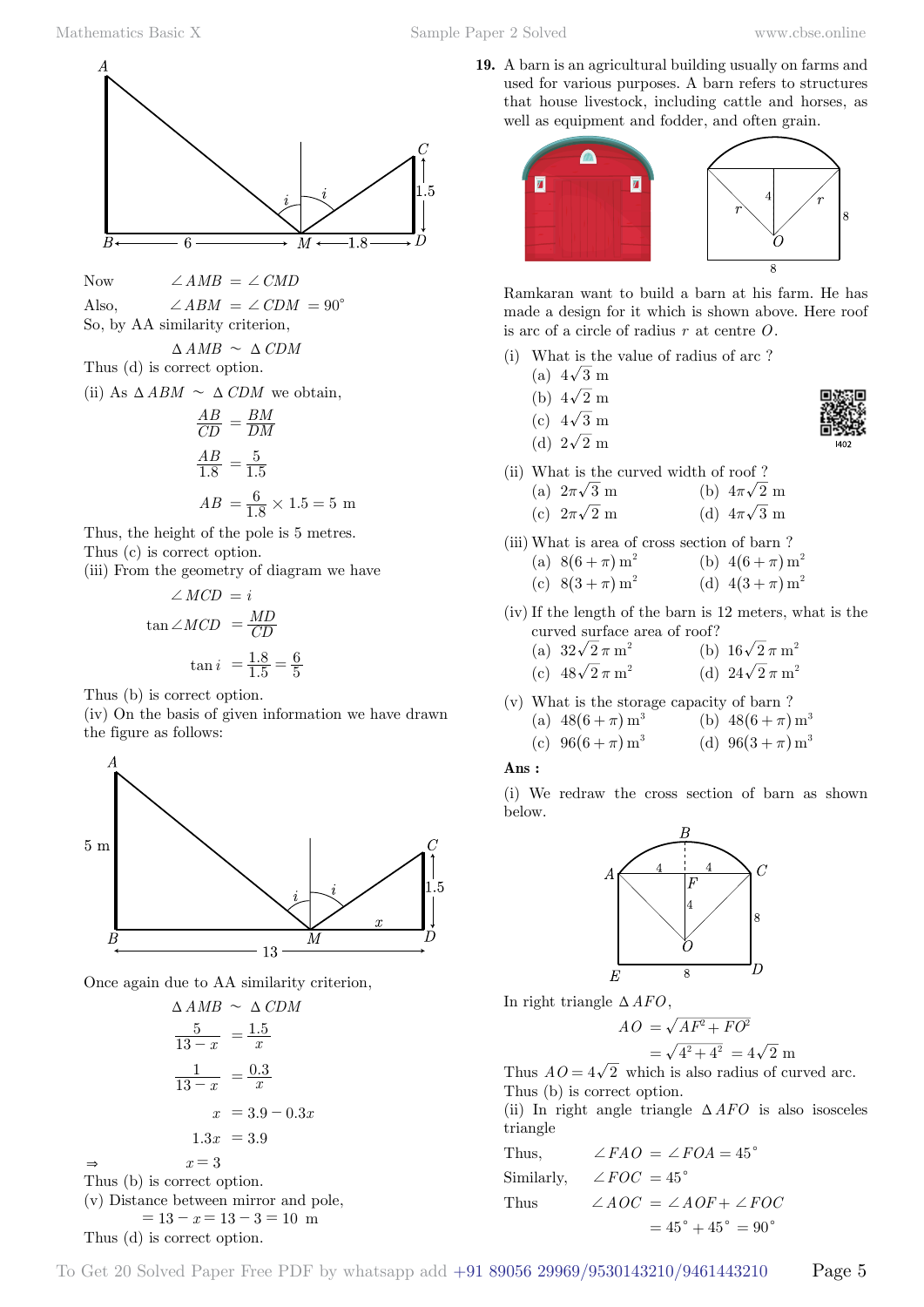$$
- \text{ Area of } ABCO +
$$
  
+ Area of section *ABCO*  

$$
- \text{ Area of triangle } ACO
$$
  

$$
= 8 \times 8 + \frac{\pi (4\sqrt{2})^2 \times 90^\circ}{360^\circ} - \frac{1}{2} \times 4 \times 8
$$
  

$$
= 64 + 8\pi - 16
$$
  

$$
= 48 + 8\pi = 8(6 + \pi)
$$

Thus (a) is correct option. (iv) Curved surface area of roof

$$
=2\pi\sqrt{2}\,\times 12
$$

$$
=24\sqrt{2}\,\pi\,{\rm m}^2
$$

Thus (d) is correct option.

(v) Storage capacity of barn,

 $=$  Cross section area  $\times$  Length

$$
=8(6+\pi)\times12
$$

$$
=96(6+\pi)\,\mathrm{m}^3
$$

Thus (c) is correct option.

**20.** Student-teacher ratio expresses the relationship between the number of students enrolled in a school and the number teachers employed by the school. Student-teacher ratio is important for a number of reasons. It can be used as a tool to measure teacher workload as well as the allocation of resources. A low student-teacher ratio indicates the burden on a single teacher of teaching multiple students as well as the lack of time that each student gets.



A survey was conducted in the 100 secondary school of Rajasthan and following frequency distribution table was prepared

| Students per teacher | Number of School |
|----------------------|------------------|
| 20-25                | 5                |
| 25-30                | 15               |
| 30-35                | 25               |
| $35 - 40$            | 30               |
| $40 - 45$            | 15               |
| $45 - 50$            | 10               |

- (i) What is the upper limit of median class ? (a) 25 (b) 40
	- (c) 35 (d) 35
		-
- (ii) What is the median value of students per teacher? (a) 25.67 (b) 37.67
	- (c) 35.83 (d) 39.67
- (iii) What is the lower limit of model class ? (a) 20 (b) 40 (c) 35 (d) 45
- (iv) What is the model value of students per teacher ? (a) 35.25 (b) 36.25
	- (c) 37.25 (d) 39.25
- (v) What is the mean value of students per teacher ? (a) 35.625 (b) 36.250
	- (c) 38.500 (d) 39.275

### **Ans :**

(i) We prepare following cumulative frequency table to find median class.

| Students per teacher | Number of School | $\mathrm{c.f}$ |
|----------------------|------------------|----------------|
| 20-25                | 5                | 5              |
| 25-30                | 15               | 20             |
| 30-35                | 25               | 45             |
| $35 - 40$            | 30               | 75             |
| $40 - 45$            | 15               | 90             |
| 45-50                | 10               | 100            |
|                      | $N = 100$        |                |

We have 
$$
N = 100
$$
;  $\frac{N}{2} = 50$ 

Cumulative frequency just greater than  $\frac{N}{2}$  is 75 and the corresponding class is 35-40. Thus median class is 35-40 and upper limit is 40.

Thus (b) is correct option.

(ii) Median, 
$$
M_d = l + \left(\frac{\frac{N}{2} - F}{f}\right)h
$$

$$
= 35 + \frac{50 - 45}{30} \times 5
$$

$$
= 35 + \frac{5}{6} = \frac{215}{6} = 35.83
$$

Thus (c) is correct option.

(iii) Class 35-40 has the maximum frequency 30, therefore this is model class. Lower limit of this class is 35.

Thus (c) is correct option.

(iv) Here,  $l = 35$ ,  $f_1 = 30$ ,  $f_0 = 25$ ,  $f_2 = 15$  and  $h = 5$ 

Mode,  
\n
$$
M_o = l + h \left( \frac{f - f_0}{2f - f - f_2} \right)
$$
\n
$$
= 35 + \frac{30 - 25}{60 - 25 - 15} \times 5
$$
\n
$$
= 35 + \frac{5}{20} \times 5
$$

$$
= 35 + 1.25 = 36.25
$$

Thus (b) is correct option.

(v) Now 
$$
3M_d = M_o + 2M
$$
  
\n $\frac{3 \times 215}{6} = 36.25 + 2M$   
\n $2 \times 215 = 4 \times 36.25 + 8M$   
\n $430 = 145 + 8M$   
\n $8M = 430 - 145 = 285$   
\n $M = \frac{285}{8} = 35.625$   
\nThus (a) is correct option.

Download 20 Solved Sample Papers PDF from [www.cbse.online](http://www.cbse.online) Page 6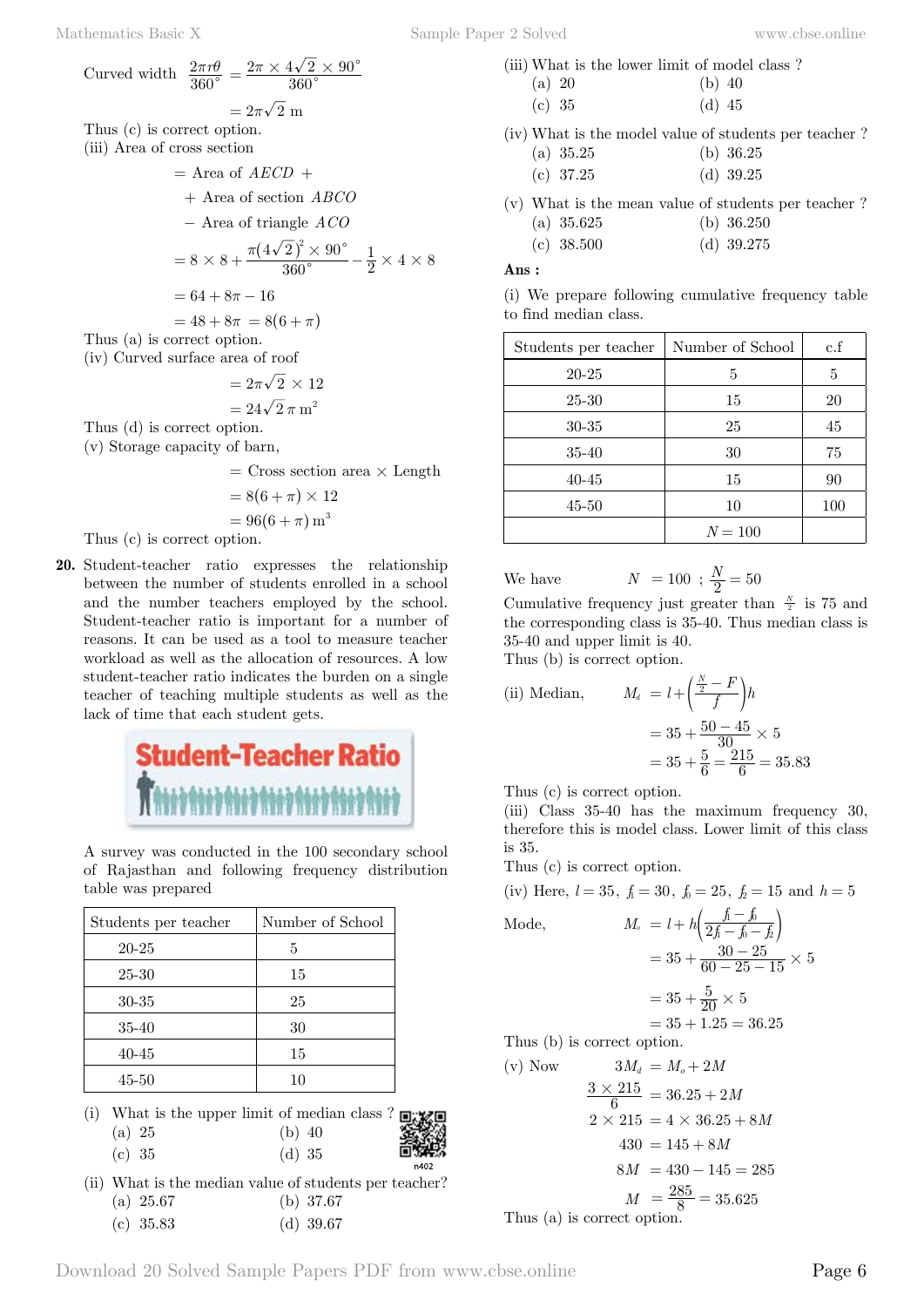**Part - B**

**All questions are compulsory. In case of internal choices, attempt anyone.**

**21.** Find HCF and LCM of 404 and 96 and verify that  $HCF \times LCM =$  Product of the two given numbers. **Ans :** [Board 2018]

We have  $404 = 2 \times 2 \times 101$ 

$$
= 22 \times 101
$$
  
\n
$$
96 = 2 \times 2 \times 2 \times 2 \times 2 \times 3
$$
  
\n
$$
= 25 \times 3
$$
  
\nHCF(404, 96) = 2<sup>2</sup> = 4  
\nLCM(404, 96) = 101 \times 2<sup>5</sup> \times 3 = 9696  
\nHCF × LCM = 4 × 9696 = 38784  
\nAlso  $404 \times 96 = 38784$ 

Also,  $404 \times 96 = 38784$ 

*a a* 2  $\frac{1}{2} = \frac{b}{b}$ *b*

2

Hence,  $HCF \times LCM =$  Product of 404 and 96

**22.** Find whether the lines represented by  $2x + y = 3$  and  $4x + 2y = 6$  are parallel, coincident or intersecting.

$$
Ans: \qquad \qquad [\text{Board Term-1 2016, MV98HN3}]
$$

*c c*

Here  $a_1 = 2, b_1 = 1, c_1 = -3$  and  $a_1 = 4, b_2 = 2, c_2 = -6$ 

2 1  $=\frac{v_1}{b_2}=\frac{c_1}{c_2}$ 

1

$$
\mathbf{If} \quad
$$

then the lines are parallel.

Clearly

2  $=\frac{1}{2}=\frac{3}{6}$ Hence lines are coincident.

**23.** Find a relation between *x* and *y* such that the point  $P(x, y)$  is equidistant from the points  $A(-5, 3)$  and  $B(7, 2)$ .

**Ans :** [Board Term-2 SQP 2016]

Let  $P(x, y)$  is equidistant from  $A(-5, 3)$  and  $B(7, 2)$ , then we have

$$
AP = BP
$$
\n
$$
\sqrt{(x+5)^2 + (y-3)^2} = \sqrt{(x-7)^2 + (y-2)^2}
$$
\n
$$
(x+5)^2 + (y-3)^2 = (x-7)^2 + (y-2)^2
$$
\n
$$
10x + 25 - 6y + 9 = -14x + 49 - 4y + 4
$$
\n
$$
24x + 34 = 2y + 53
$$
\n
$$
24x - 2y = 19
$$

Thus  $24x - 2y - 19 = 0$  is the required relation.

 **o**

Find the ratio in which *y* -axis divides the line segment joining the points  $A(5, -6)$  and  $B(-1, -4)$ . Also find the co-ordinates of the point of division.

**Ans :** [Delhi Set I, II, III, 2016]

Let  $y$  -axis be divides the line-segment joining  $A(5, -6)$  and  $B(-1, -4)$  at the point  $P(x, y)$  in the ratio  $\overrightarrow{AP}$  :  $PB = \overrightarrow{k}$  : 1

Now, the coordinates of point of division *P*,

$$
(x,y) = \left(\frac{k(-1)+1(5)}{k+1}, \frac{k(-4)+1(-6)}{k+1}\right)
$$

$$
= \left(\frac{-k+5}{k+1}, \frac{-4k-6}{k+1}\right)
$$

Since *P* lies on *y* axis, therefore  $x = 0$ , which gives

 $=\frac{-4(5)-6}{6}=\frac{-13}{3}$ 

$$
\frac{5-k}{k+1} = 0 \Rightarrow k = 5
$$

Hence required ratio is  $5:1$ .



Now  $y = \frac{-4(5) - 6}{6}$ 

Hence point on *y*-axis is  $(0, -\frac{13}{3})$ .

**24.** Find cosec 30º and cos 60º geometrically.

**Ans :** [Board Term-1 2015]

Let a triangle *ABC* with each side equal to 2*a* as shown below.



In  $\triangle ABC$ ,  $\angle A = \angle B = \angle C = 60^{\circ}$ Now we draw *AD* perpendicular to *BC* , then

$$
\Delta BDA \cong \Delta CDA
$$
  
 
$$
BD = CD
$$
  
 
$$
\angle BAD = CAD = 30^{\circ} \qquad \text{by } CPCT
$$
  
 
$$
AD = \sqrt{3a}
$$

In  $\triangle$  *BDA*, cosec 30° =  $\frac{AB}{BD}$  $\frac{AB}{BD} = \frac{2a}{a} = 2$ and  $\cos 60^\circ = \frac{BD}{AB}$ *a a*  $\frac{BD}{AB} = \frac{a}{2a} = \frac{1}{2}$  **o**

If  $4\cos\theta = 11\sin\theta$ , find the value of  $\frac{11\cos\theta - 7\sin\theta}{11\cos\theta + 7\sin\theta}$ .  $11 \cos \theta + 7$  $11 \cos \theta - 7$  $\theta + 7\sin\theta$  $\theta - 7\sin\theta$  $+$ − **Ans :** [Board Term-1 2012]

We have  $4\cos\theta = 11\sin\theta$ 

$$
\frac{1}{2}
$$

h121

$$
cos θ = \frac{11}{4} sin θ
$$
  
\nNow 
$$
\frac{11 cos θ - 7 sin θ}{11 cos θ + 7 sin θ} = \frac{11 \times \frac{11}{4} sin θ - 7 sin θ}{11 \times \frac{11}{4} sin θ + 7 sin θ}
$$

$$
= \frac{sin θ(\frac{121}{4} - 7)}{sin θ(\frac{121}{4} + 7)}
$$

$$
= \frac{121 - 28}{121 + 28} = \frac{93}{149}
$$

**25.** *A* kite is flying at a height of 90 m above the ground. The string attached to the kite is temporarily tied to a point on the ground. The inclination of the string with the ground is  $60^\circ$ . Find the length of the string assuming that there is no slack in the string.

**Ans :** [Board Term-2 2011, 2014]

As per given in question we have drawn figure below.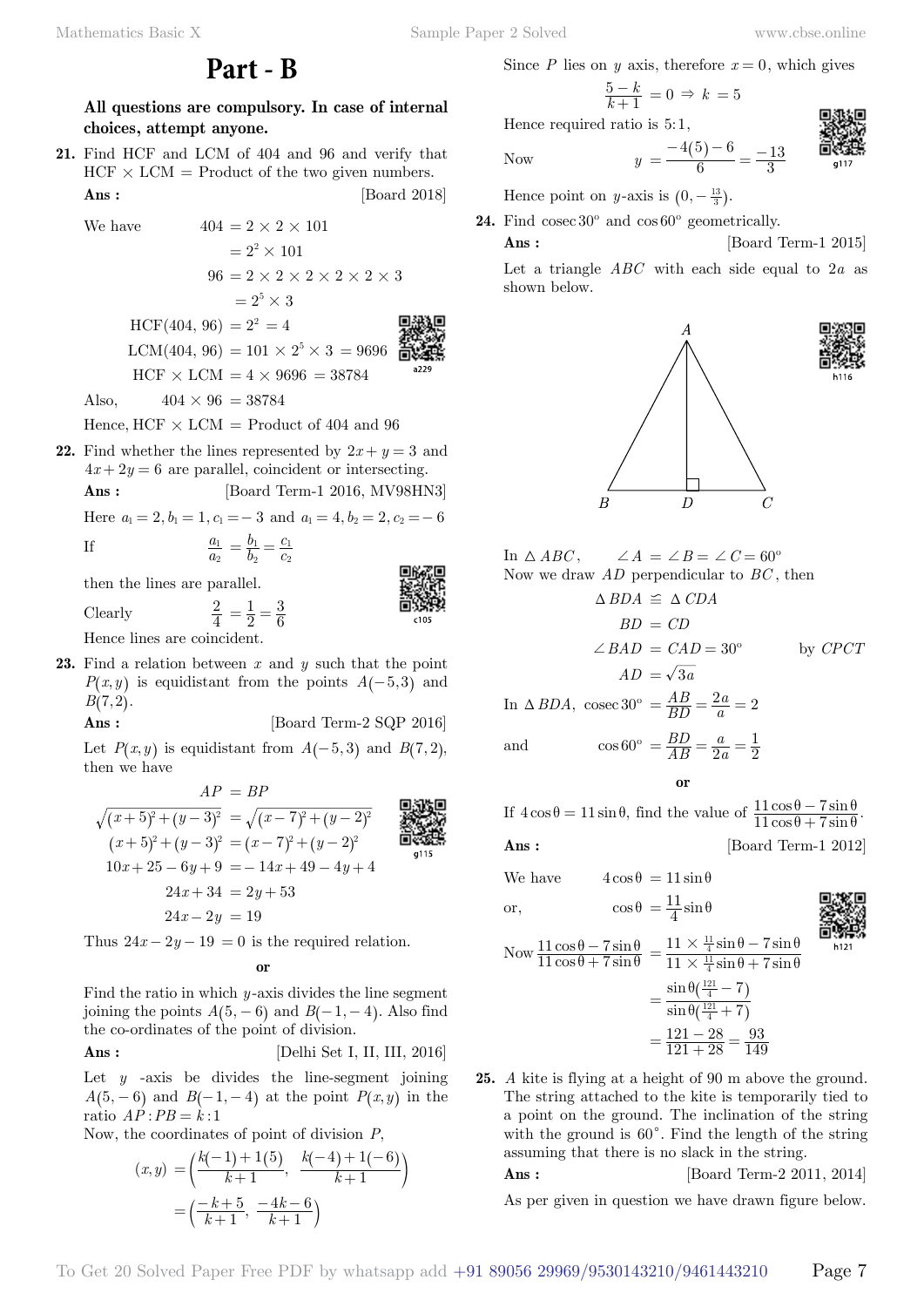In right  $\triangle ABC$ , we have

$$
\sin 60^\circ = \frac{AB}{AC}
$$
  
\n
$$
\frac{\sqrt{3}}{2} = \frac{90}{x}
$$
  
\n
$$
x = \frac{90 \times 2}{\sqrt{3}} = \frac{180}{\sqrt{3}} = \frac{3 \times 60}{\sqrt{3}}
$$
  
\n=  $60\sqrt{3} = 60 \times 1.732$ 

Hence length of string is 103.92 m.

**26.** Median of a data is 52.5 and its mean is 54, use empirical relationship between three measure of central tendency to find its mode.

**Ans :** [Board Term-1 2012]

 $M_d = 52.5$ and mean  $M = 54$ Now  $3M_d = M_o + 2M$  $3 \times 52.5 = M_o + 2 \times 54$ Mode  $M_o = 157.5 - 108 = 49.5$ 

**27.** Prove that  $\frac{2+\sqrt{3}}{5}$  is an irrational number, given that  $\sqrt{3}$  is an irrational number. [3]

$$
Ans: \qquad \qquad [\text{Board 2019 Delhi}]
$$

Assume that  $\frac{2+\sqrt{3}}{5}$  is a rational number. Therefore, we can write it in the form of  $\frac{p}{q}$  where *p* and *q* are coprime integers and  $q \neq 0$ .

$$
\frac{2+\sqrt{3}}{5} = \frac{p}{q}
$$
\n
$$
2+\sqrt{3} = \frac{5p}{q}
$$
\n
$$
\sqrt{3} = \frac{5p}{q} - 2
$$
\n
$$
\sqrt{3} = \frac{5p-2q}{q}
$$

Since, *p* and *q* are co-prime integers, then  $\frac{5p-2q}{q}$  is a rational number. But this contradicts the fact that  $\sqrt{3}$  is an irrational number. So, our assumption is wrong. Therefore  $\frac{2+\sqrt{3}}{5}$  is an irrational number.

**28.** Determine the values of *m* and *n* so that the following system of linear equation have infinite number of solutions :

$$
(2m-1)x + 3y - 5 = 0
$$
  
3x + (n-1)y - 2 = 0  
[2ord Term 1.2012 VKIEEEC. 2011. Set 6]

 **Ans :** [Board Term-1 2013, VKH6FFC; 2011, Set-66

We have 
$$
(2m-1)x + 3y - 5 = 0
$$
 ...(1)

Here 
$$
a_1 = 2m - 1
$$
,  $b_1 = 3$ ,  $c_1 = -5$   

$$
3x + (n - 1)y - 2 = 0
$$
...(2)

Here  $a_2 = 3, b_2 = (n - 1), c_2 = -2$ 

For a pair of linear equations to have infinite number of solutions,

$$
\frac{a_1}{a_2} = \frac{b_1}{b_2} = \frac{c_1}{c_2}
$$

$$
\frac{2m-1}{3} = \frac{3}{n-1} =
$$

$$
\frac{u_2}{3} - \frac{v_2}{2} - \frac{v_2}{2}
$$

$$
\frac{2m-1}{3} = \frac{3}{n-1} = \frac{5}{2}
$$

$$
\frac{2m-1}{3} = \frac{3}{n-1} = \frac{5}{2}
$$

or  $2(2m - 1) = 15$  and  $5(n - 1) = 6$ 

Hence,  $m = \frac{17}{4}, n$  $=\frac{17}{4}, n=\frac{11}{5}$ **29.** Find the  $20^{th}$  term of an AP whose  $3^{rd}$  term is 7 and the seventh term exceeds three times the  $3^{rd}$  term by 2. Also find its  $n^{th}$  term  $(a_n)$ .

$$
Ans: \qquad \qquad [\text{Board Term-2 2012}]
$$

Let the first term be *a* , common difference be *d* and *n*th term be  $a_n$ .

We have 
$$
a_3 = a + 2d = 7
$$
 (1)  
 $a_7 = 3a_3 + 2$ 

$$
a + 6d = 3 \times 7 + 2 = 23 \tag{2}
$$

Solving (1) and (2) we have

$$
4d = 16 \Rightarrow d = 4
$$
  
\n
$$
a + 8 = 7 \Rightarrow a = -1
$$
  
\n
$$
a_{20} = a + 19d = -1 + 19 \times 4 = 75
$$
  
\n
$$
a_n = a + (n - 1)d
$$
  
\n
$$
= -1 + 4n - 4
$$
  
\n
$$
= 4n - 5.
$$

Hence  $n^{th}$  term is  $4n - 5$ .

 **o**

If  $7^{th}$  term of an AP is  $\frac{1}{9}$  and  $9^{th}$  term is  $\frac{1}{7}$ , find  $63^{rd}$ term.

 **Ans :** [Board Term-2 Delhi 2014]

Let the first term be *a* , common difference be *d* and *n*th term be  $a_n$ .

We have 
$$
a_7 = \frac{1}{9} \Rightarrow a + 6d = \frac{1}{9}
$$
 (1)

$$
a_9 = \frac{1}{7} \Rightarrow a + 8d = \frac{1}{7}
$$
 (2)

Subtracting equation (1) from (2) we get

$$
2d = \frac{1}{7} - \frac{1}{9} = \frac{2}{63} \Rightarrow d = \frac{1}{63}
$$

$$
\begin{matrix}\n\mathbf{a} \\
\mathbf{b} \\
\mathbf{c}\n\end{matrix}
$$

Substituting the value of *d* in (2) we get

Thus

$$
a + 8 \times \frac{1}{63} = \frac{1}{7}
$$
  
\n
$$
a = \frac{1}{7} - \frac{8}{63}
$$
  
\n
$$
= \frac{9 - 8}{63} = \frac{1}{63}
$$
  
\nThus  
\n
$$
a_{63} = a + (63 - 1)d
$$
  
\n
$$
= \frac{1}{63} + 62 \times \frac{1}{63} = \frac{1 + 62}{63}
$$

 $=\frac{63}{63}=1$ Hence,  $a_{63} = 1$ .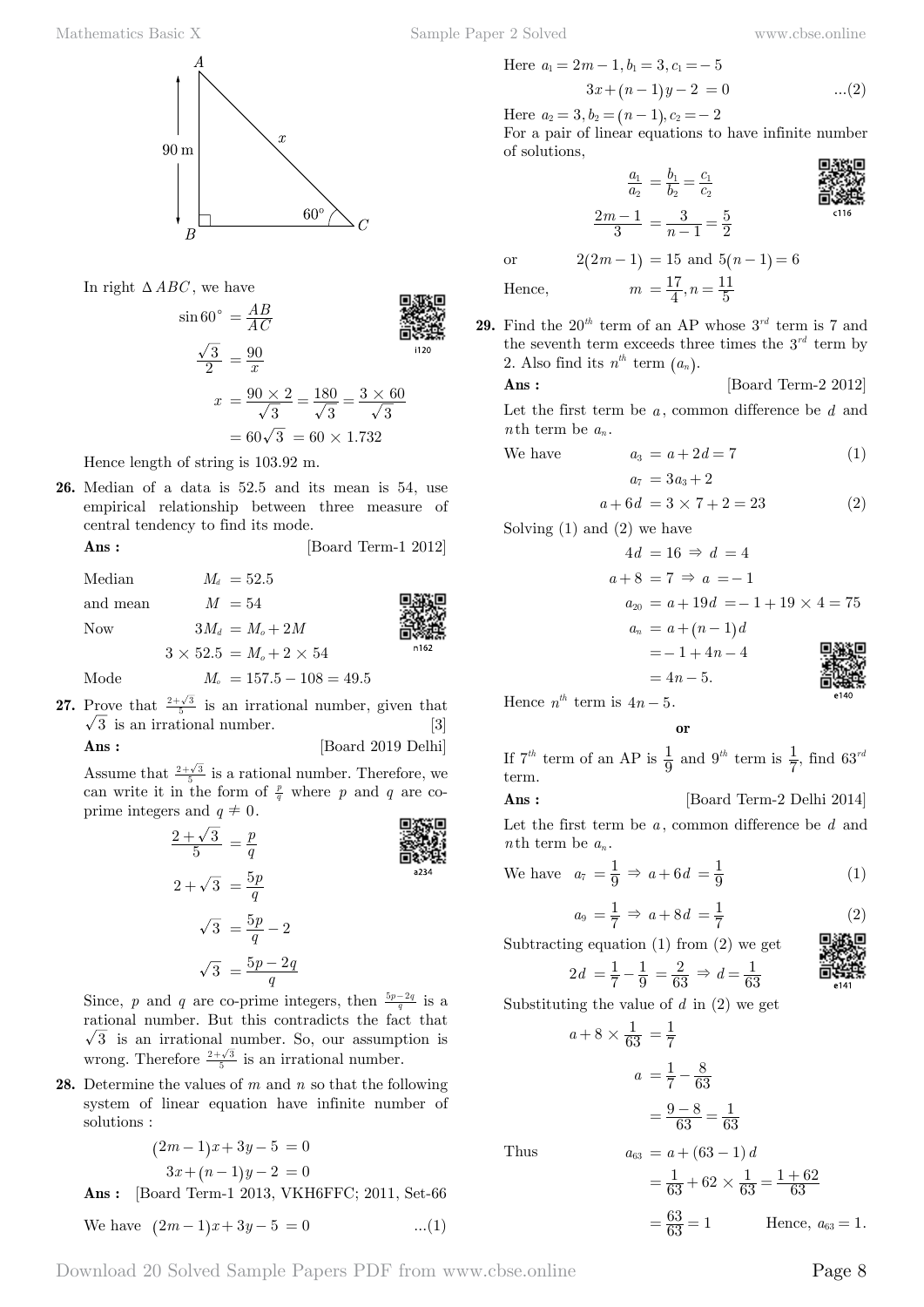**30.** Find the co-ordinate of a point *P* on the line segment joining  $A(1,2)$  and  $B(6,7)$  such that  $AP = \frac{2}{5} AB$ . **Ans :** [Board Term-2 OD 2015]

As per question, line diagram is shown below.

$$
\begin{array}{ccc}\nA & P(x, y) & B \\
\downarrow & \bullet & \bullet \\
(1, 2) & 2:3 & (6, 7)\n\end{array}
$$

We have  $AP = \frac{2}{5}AB \Rightarrow AP : PB = 2:3$ 

Section formula :

$$
x = \frac{mx_2 + nx_1}{m+n}
$$
 and  $y = \frac{my_2 + nx_1}{m+n}$ 

Applying section formula we get

 $x = \frac{2 \times 6 + 3 \times 1}{2 + 3}$  $=\frac{12+3}{5}=3$ and  $y = \frac{2 \times 7 + 3 \times 2}{2 + 3}$  $=\frac{14+6}{5}=4$ 

Thus  $P(x, y) = (3, 4)$ 

The co-ordinates of the vertices of  $\triangle ABC$  are  $A(7, 2)$ ,  $B(9, 10)$  and  $C(1, 4)$ . If *E* and *F* are the mid-points of *AB* and *AC* respectively, prove that  $EF = \frac{1}{2}BC$ .

 **o**

$$
Ans: \qquad \qquad [\text{Board Term-2 2015}]
$$

Let the mid-points of  $AB$  and  $AC$  be  $E(x_1, y_1)$  and  $F(x_2, y_2)$ . As per question, triangle is shown below.



Co-ordinates of point *E* ,

$$
(x_1,y_1)=\left(\frac{9+7}{2},\frac{10+2}{2}\right)=(8,6)
$$

Co-ordinates of point *F* ,

Length,

$$
(x_2, y_2) = \left(\frac{7+1}{2}, \frac{2+4}{2}\right) = (4, 3)
$$
  
Length, 
$$
EF = \sqrt{(8-4)^2 + (6-3)^2}
$$

$$
= \sqrt{4^2 + 3^2}
$$

$$
\overline{\text{Length}}
$$

Length 
$$
BC = \sqrt{(9-1)^2 + (10-4)^2}
$$

$$
= \sqrt{8^2 + 6^2}
$$

$$
= 10 \text{ units} \qquad ...(2)
$$

 $= 5 \text{ units}$  ...(1)

From equation  $(1)$  and  $(2)$  we get

$$
EF = \frac{1}{2}BC
$$
 Hence proved.

**31.** Draw a line segment *AB* of length 7 cm. Taking A as centre, draw a circle of radius 3 cm and taking *B* as centre, draw another circle of radius 2 cm. Construct

tangents to each circle from the centre of the other

**Section D**

circle.

**Ans :** [Board 2020 Delhi Standard]

#### **Steps of construction :**

- 1. Draw a line segment *AB* of length 7 cm.
- 2. Draw a circle with *A* as centre and radius 3 cm.
- 3. Draw another circle with *B* as centre and radius  $2 \text{ cm}$
- 4. Draw another circle taking *AB* as diameter circle, which intersects first two circles at *P* and *Q*, *R* and *S* .
- 5. Join *B* to *P*, *B* to *Q A* to *R* and *A* to *S* . Hence, *BP*, *BQ*, *AR* and *AS* are the required



**32.** A solid is in the shape of a cone mounted on a hemisphere of same base radius. If the curved surface areas of the hemispherical part and the conical part are equal, then find the ratio of the radius and the height of the conical part.

**Ans :** [Board 2020 OD Standard]

Let *ABC* be a cone, which is mounted on a hemisphere.







We have  $OC = OD = r$ Curved surface area of the hemispherical part

$$
= \frac{1}{2}(4\pi r^2) = 2\pi r^2
$$

Slant height of a cone,

 $l = \sqrt{r^2 + h^2}$ Curved surface area of a cone  $= \pi r l$  $=\pi r \sqrt{h^2+r^2}$ 

$$
= \pi r \sqrt{h^2 + r^2}
$$

To Get 20 Solved Paper Free PDF by whatsapp add  $+91$  89056 29969/9530143210/9461443210 Page 9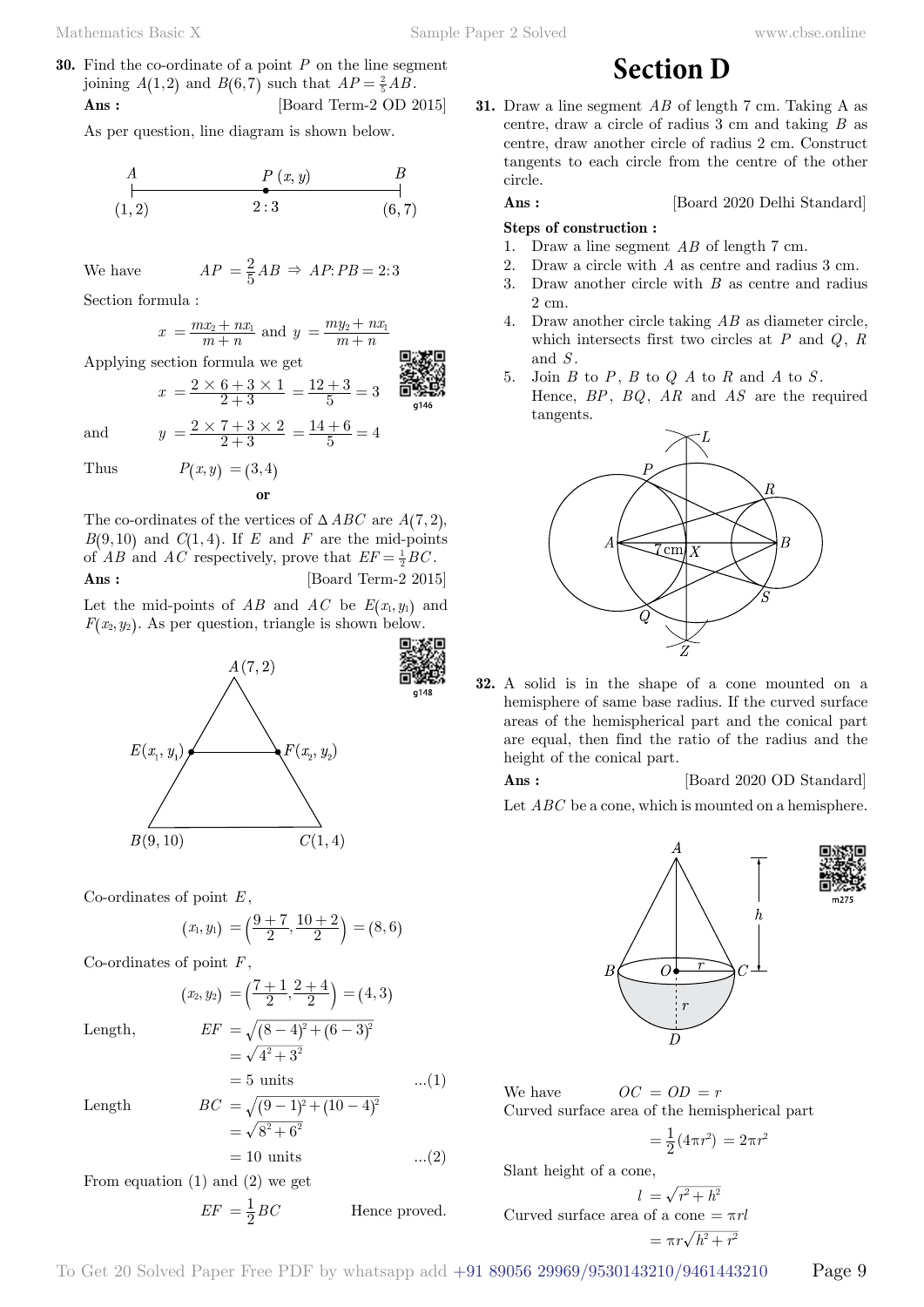Since curved surface areas of the hemispherical part and the conical part are equal,

$$
2\pi r^2 = \pi r \sqrt{h^2 + r^2}
$$
  
\n
$$
2r = \sqrt{h^2 + r^2}
$$
  
\nSquaring both of the sides, we have  
\n
$$
4r^2 = h^2 + r^2
$$
  
\n
$$
4r^2 - r^2 = h^2
$$
  
\n
$$
3r^2 = h^2
$$
  
\n
$$
\frac{r^2}{h^2} = \frac{1}{3}
$$
  
\n
$$
\frac{r}{h} = \frac{1}{\sqrt{3}}
$$

Hence, the ratio of the radius and the height is  $1:\sqrt{3}$ 

- **33.** One card is drawn from a well-shuffled deck of 52 cards. Find the probability of getting :
	- (i) a red face card,
	- (ii) a spade,
	- (iii) either a king or a black cards.
	- **Ans :** [Board Term-2 2012, 2015]

Total cards,  $n(S) = 52$ (i) Red face card

Total number of red-face card,

 $n(E_1) = 6$ 



$$
P(E_1) = \frac{n(E_1)}{n(S)} = \frac{6}{52} = \frac{3}{26}
$$

(ii) Spade card

Number of spade cards

$$
n(E_2)=13
$$

*P*(Spade cards),

$$
P(E_2) = \frac{n(E_2)}{n(S)} = \frac{13}{52} = \frac{1}{4}
$$

(iii) Black king or a red queen,

Number of kings  $= 4$ 

Number of black cards =  $26 - 2 = 24$ Thus there are 4 favourable outcome.

 $n(E_3) = 24 + 4 = 28$ *P*(a black Kind or a red queen)

$$
P(E_3) = \frac{n(E_3)}{n(S)} = \frac{28}{52} = \frac{7}{13}
$$

**34.** If  $\alpha$  and  $\beta$  are the zeroes of polynomial  $p(x) = 3x^2 + 2x + 1$ , find the polynomial whose zeroes are  $\frac{1}{1}$ α α  $\frac{-\alpha}{+\alpha}$  and  $\frac{1}{1}$ β β  $\frac{-\beta}{+\beta}$ . [Board Term-1 2010, 2012]

$$
\mathbf{Ans:}\quad
$$

We have  $p(x) = 3x^2 + 2x + 1$ Since  $\alpha$  and  $\beta$  are the zeroes of polynomial  $3x^2 + 2x + 1$ , we have

$$
\alpha + \beta = -\frac{2}{3}
$$

and  $\alpha\beta = \frac{1}{3}$ 

Let  $\alpha_1$  and  $\beta_1$  be zeros of new polynomial  $q(x)$ .

Then for  $q(x)$ , sum of the zeroes,

$$
\alpha_1+\beta_1\,=\frac{1-\alpha}{1+\alpha}+\frac{1-\beta}{1+\beta}
$$

$$
= \frac{(1 - \alpha + \beta - \alpha\beta) + (1 + \alpha - \beta - \alpha\beta)}{(1 + \alpha)(1 + \beta)}
$$
  
= 
$$
\frac{2 - 2\alpha\beta}{1 + \alpha + \beta + \alpha\beta} = \frac{2 - \frac{2}{3}}{1 - \frac{2}{3} + \frac{1}{3}}
$$
  
= 
$$
\frac{\frac{4}{3}}{\frac{3}{3}} = 2
$$

For  $q(x)$ , product of the zeroes,

$$
\alpha_1 \beta_1 = \left[ \frac{1 - \alpha}{1 + \alpha} \right] \left[ \frac{1 - \beta}{1 + \beta} \right]
$$

$$
= \frac{(1 - \alpha)(1 - \beta)}{(1 + \alpha)(1 + \beta)}
$$

$$
= \frac{1 - \alpha - \beta + \alpha\beta}{1 + \alpha + \beta + \alpha\beta}
$$

$$
= \frac{1 - (\alpha + \beta) + \alpha\beta}{1 + (\alpha + \beta) + \alpha\beta}
$$

$$
= \frac{1 + \frac{2}{3} + \frac{1}{3}}{1 - \frac{2}{3} + \frac{1}{3}} = \frac{\frac{6}{3}}{\frac{2}{3}} = 3
$$

Hence, Required polynomial

$$
q(x) = x2 - (\alpha_1 + \beta_1) 2x + \alpha_1 \beta_1 = x2 - 2x + 3
$$

**35.** In the given figure, *DEFG* is a square and  $\angle BAC = 90^{\circ}$ . Show that  $FG^2 = BG \times FC$ .



**Ans :** [Board 2020 SQP Standard] We have redrawn the given figure as shown below.



In  $\triangle ADE$  and  $\triangle GBD$ , we have

 $\angle DAE = \angle BGD$  [each 90<sup>°</sup>]

Due to corresponding angles we have  $\angle ADE = \angle GDB$ 

Thus by AA similarity criterion,

 $\triangle$ *ADE*  $\sim$   $\triangle$ *GBD* 

Now, in 
$$
\triangle ADE
$$
 and  $\triangle FEC$ ,

 $\angle EAD = \angle CFE$  [each 90<sup>°</sup>]

Due to corresponding angles we have  $\angle AED = \angle FCE$ 

Download 20 Solved Sample Papers PDF from [www.cbse.online](http://www.cbse.online) Page 10